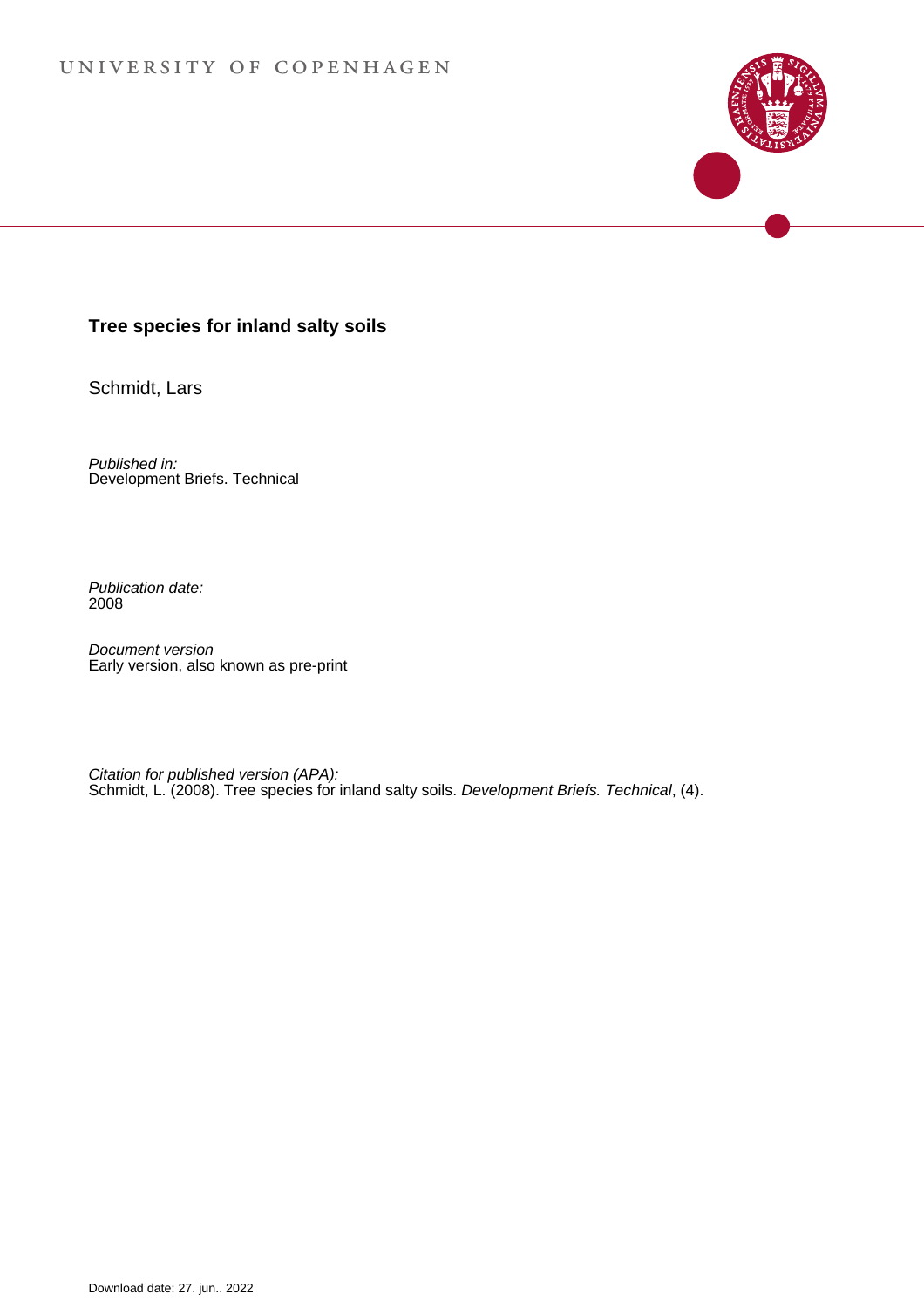

# **T E C H N I C A L BRIEFS** D E V E L O P M E N T **<sup>n</sup> o . 4 · J u ne 2 0 0 8**

## Tree species for inland salty soils

#### **1. Introduction**

Ecosystems highly influenced by salt are widespread throughout the world and physiological adaptations to high salt levels occur in several plant families. Areas with a natural high salt content in the soil are tidal areas, where sea water overflows the ground daily, and other coastal areas where salt-sprays from sea water are carried inland. Many arid and semiarid areas also suffer from salinity. Dried-out inland water reservoirs like lakes and ponds often accumulate salt: as the water evaporates, dissolved salt is left behind at an ever increasing concentration. Long term salt accumulation leads to salt deserts, occurring naturally in many parts of the world. However, various cultivation practices have accentuated the problem of salinization. Soil suffering from high salt concentration is becoming an increasing problem worldwide.

Salts are water soluble and salt problems are consequently always associated with water. The more water, the lower the relative concentration of salt. High rainfall thus helps dissolving and leaching salt, and high rainfall areas are accordingly generally less prone to salt problems. Dry inland areas, on the contrary, often suffer from excess salt because of insufficient precipitation coupled with high evaporation.

Man-accentuated salinity problems are often observed in connection with deforestation and dryland farming. Deforestation may lead to high ground water, which then tends to carry deeper layers of salt up to the surface. Salt problems also occur in many former agricultural lands where irrigation has been practiced. Irrigation with insufficient water to precipitate salt can have the unintentional effect of extracting the salt from deeper layers by capillary attraction and thus cause accumulation of salt at the surface. Such areas have expanded during the last 50-60 years, where marginal areas have come under cultivation by the help of irrigation. No plants can grow in concentrated salt and the ›Dead Sea‹ is practically devoid of life because of the salt concentration. Many species have adapted to high salt concentration, both coastal plants such as mangrove species and ›salt

bushes‹ of the genus *Atriplex, Haloxylon* and *Tamarix*  on dry land being the most salt tolerant.

#### **2. Measuring salinity**

Salinity is not necessarily evenly distributed horizontally or vertically within any short distance. For example, drying out of a pond of water will leave a patch with very high salt concentration compared to a site, where water has leached out salt. Therefore, salinity must, as all other types of soil analysis, be carried out on a number of representative soil samples. Salinity is measured as electric conductivity (EC) by the use of an electric conductivity meter (EC-meter). Conductivity and thus salinity is measured in decisiemens per meter (dS/m) or in millimhos per centimetre (mmhos/cm); the two are numerically equivalent units. The most exact measurement is achieved by measuring the EC of a saturated soil extract: The soil sample is air dried and then saturated with distilled water. EC is measured on extracted water from the saturated sample after 4 hours, and adding a buffer of a drop 0.1%  $\text{Na(PO}_3)_6$  solution to each 25ml sample. EC is an open scale with 0 as no conductivity and any figure above 0 indicating a certain conductivity. Five salinity classes are recognised: 1) Non-saline,  $EC_{e}$  < 2dS/m; 2) slight,  $EC_{e}$  2-4 dS/m; 3) Moderate,  $EC_{e}$  4-8 dS/m; 4) Severe  $EC_{e}$  8-16 dS/m; 5) Extreme,  $EC_e > 16$  dS/m. Salt sensitive plants react with 0.5-1.0 dS/m; highly tolerant species (e.g. *Atriplex*) may tolerate salinity of up to 5.5-6.0 dS/m.

**3. Physiological problems and adaptations to salt** The most common salt in soil is NaCl, which is also the most common in seawater. Other types of salts are  $\text{Na}_2\text{SO}_4$ ,  $\text{MgSO}_4$ ,  $\text{NaHCO}_3$ ,  $\text{Na}_2\text{CO}_3$ ,  $\text{CaSO}_4$  and  $CaCO<sub>3</sub>$ . Salt minerals in small quantities are essential for plants, but salt in high concentration is toxic; in particular chloride (Cl-) has high toxicity.

Salt in lower concentration interferes with the osmotic balance and blocks the absorption of water and essential nutrients. The relative enrichment by salt ions like Na+ and Cl- may compete with ab-